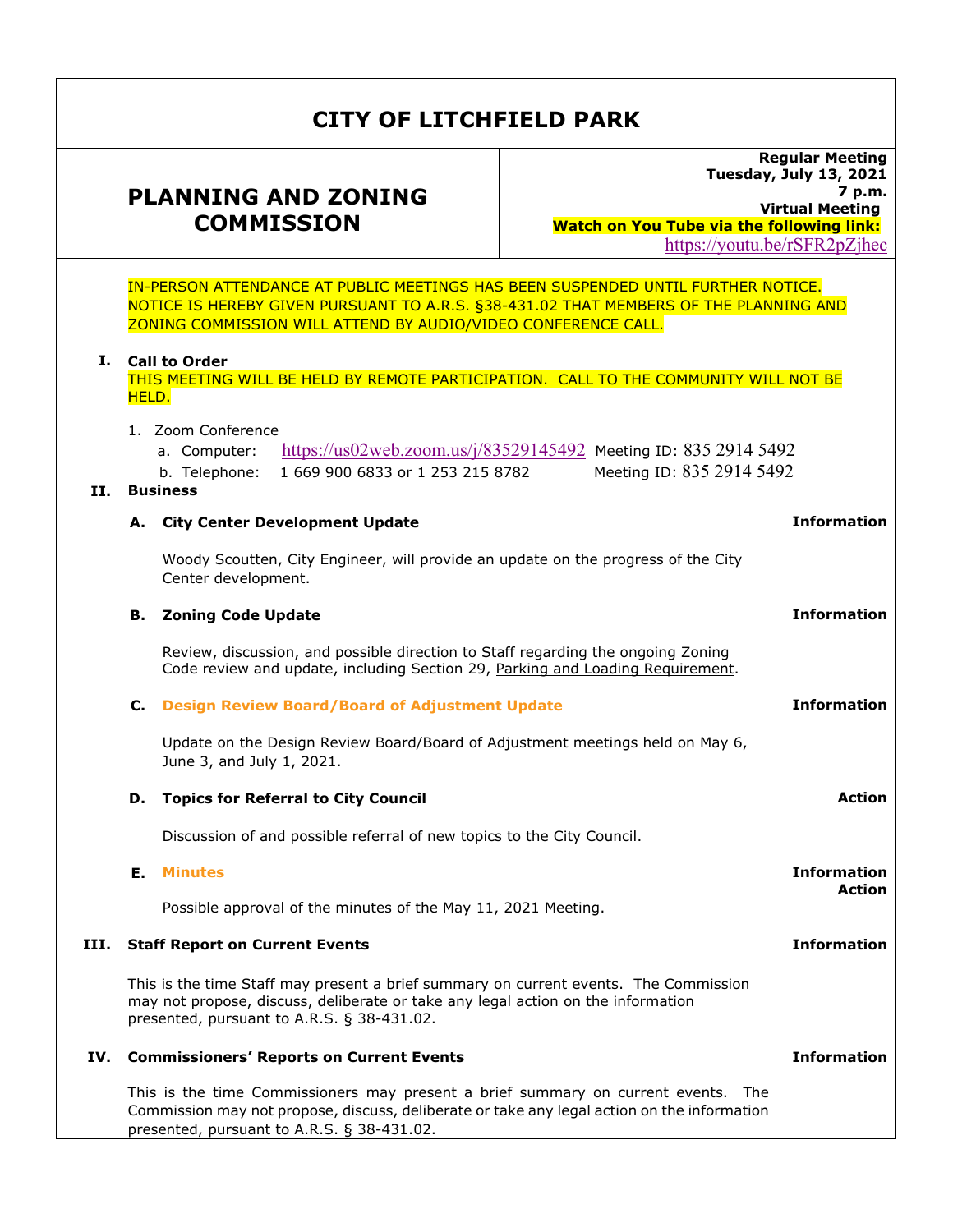#### **V. Adjournment**

David Ledyard, Chair

Persons with special accessibility needs should contact City Hall, 623 935–5033 at least 48 hours prior to the meeting.

**Action**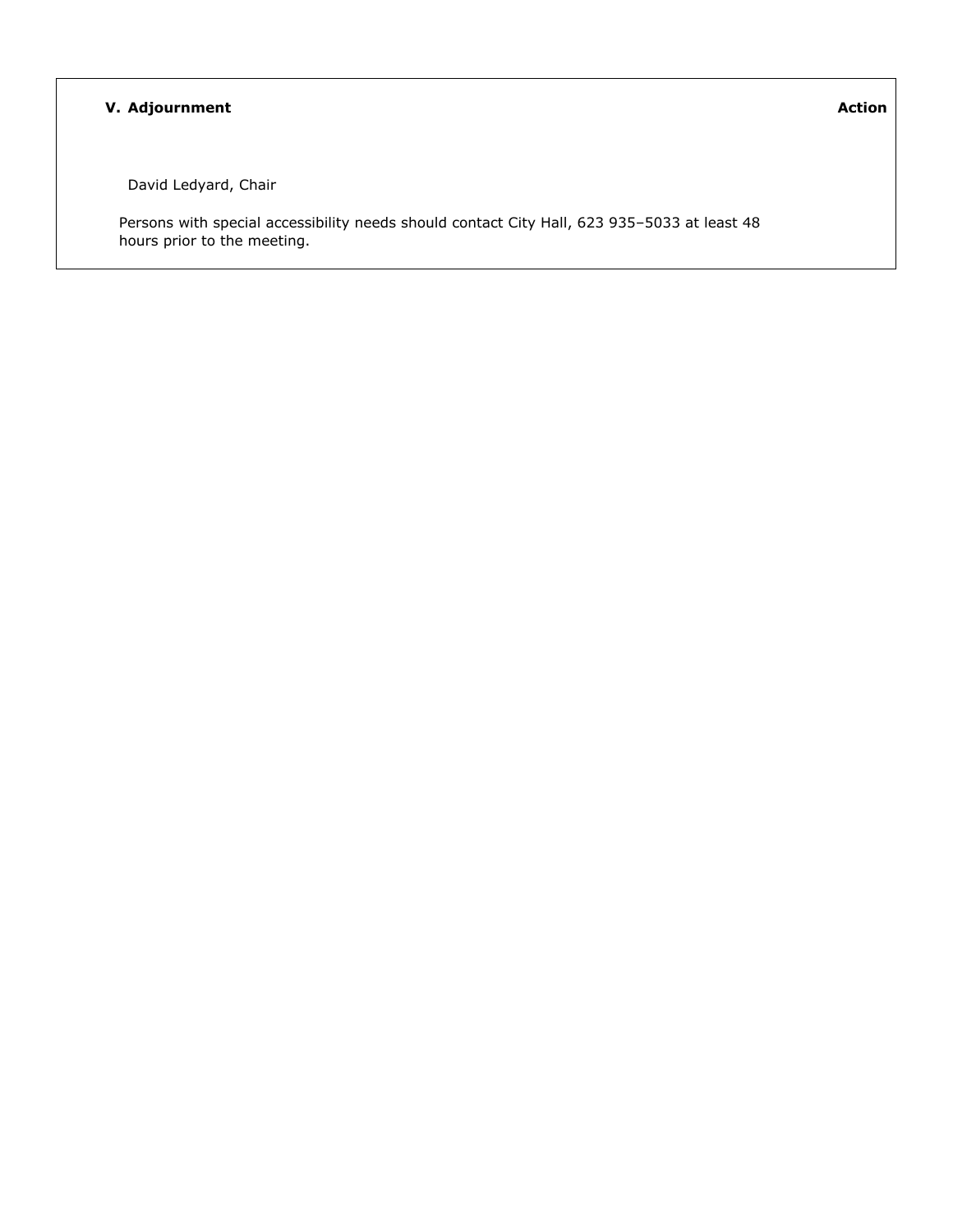<span id="page-2-0"></span>

### **DESIGN REVIEW BOARD/BOARD OF ADJUSTMENT UPDATE**

#### **The following items were acted on at the May 6, June 3, and July 1, 2021 Design Review Board and Board of Adjustment Meetings:**

### **Design Review Board**

- **Taco Bell Southeast Corner of Dysart and Camelback**: The Board had reviewed and provided comments at a previous study session for the site, architectural, landscape and lighting plans for a Taco Bell facility proposed for the center located at the southeast corner of Dysart and Camelback Roads. Revisions were made in response to the comments supplied and those plans were reviewed at the May 6 meeting. The plans were approved with the condition that the electrical transformer for the site is to be reviewed and approved by the City Engineer prior to the submittal of construction documents to ensure compliance with site visibility triangles for ingress/egress safety
- **750 Val Verde Circle**: An application the addition of a new two-car garage at this location was approved. It was noted that the owner is planning to do additional updates to the home in the future, but wanted to start with this addition. It was also noted that the owner will be keeping the existing two-car side-entry garage.
- **680 Fairway**: The applicant was seeking design approval for a bright orange exterior color, not included in the City's approved exterior color palette, that had already been applied to portions of the home. The applicant noted why they chose the color and that it went well with the Mid-Century design of the home. The Board noted that they were fine with using the color for accents, but not the carport wall siding. The applicant agreed to change the wall color. The Board approved the existing orange color on the front accent pieces with the condition that the carport wall siding is to be repainted a color to match the existing slump block.
- **104 Paseo**: The Board approved an application to add an extension to the existing garage at this home with the condition that the colors, materials, and finishes match the existing.
- **690 E. Fairway Drive**: The design plans for a roof mounted solar installation at this location were reviewed. It was noted that some of the arrays were not squared up and the panels were located both vertically and horizontally. The home is located on a corner lot and the panels would be visible from both streets. After discussing possible ways to rearrange the panels, the application was approved with the condition that two of the panels would be relocated and the conduit run as noted in the meeting and painted to match the house.
- **605 Bird Lane**: This applicant was seeking design approval of his plans to extend the home's garage by adding a third bay to the existing two-car garage. The application was approved with the condition that the colors, building materials, and finishes are to match the existing house.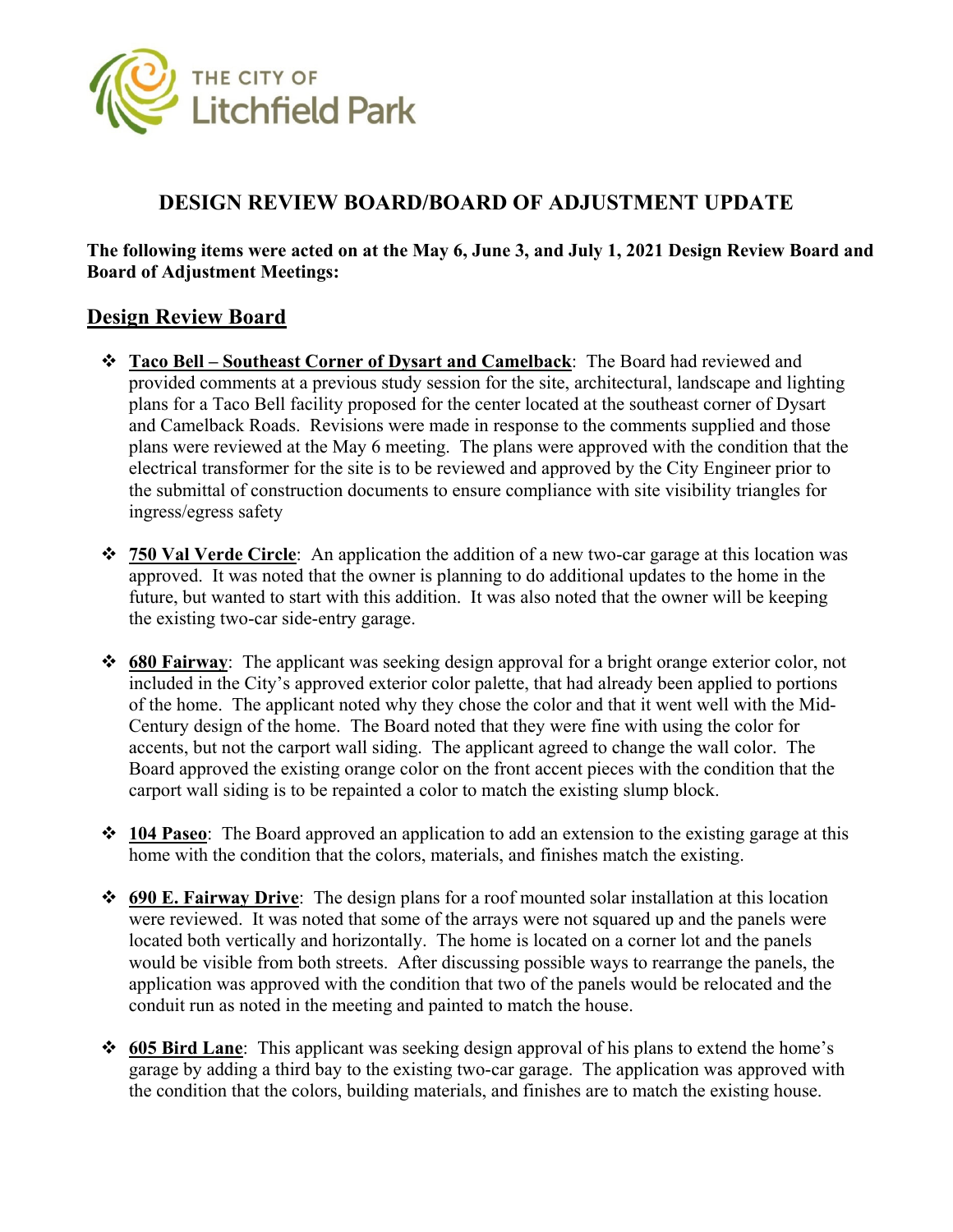- **115 Cercado Lane**: After discussion, it was noted that the plans submitted for an addition and exterior remodel for this home were not complete. The Board continued the application to provide time for the applicant to submit a more complete application.
- **1138 Oro Vista**: This application for a garage addition to create a four-car tandem garage was approved with the condition that all colors, materials, and finishes are to match the existing.
- **840 Villa Nueva**: This homeowner was seeking approval for an exterior wall color not within the City's approved color palette. It was noted that it is a darker than normal color, but it is offset and complemented by the stone retaining wall. The application was approved.
- **205 N. Neolin**: This application was also for an exterior wall color not included in the City's approved color palette. The applicant had proposed a dark blue exterior color, but was not present to provide information regarding whether they would be providing an accent trim color. The application was approved with the condition that the applicants must provide a trim color(s) of a lighter color to offset the dark blue with notations of where it would be applied to Planning Staff for possible approval.

### **Board of Adjustment**

- **14044 W. Greentree South**: A public hearing was held at the June 3 meeting regarding an application for a variance to encroach into the setbacks required for the location of a detached accessory shade structure on the side of a home. Discussion was held, but the action on the item was continued in order to consult with the City Attorney. Subsequently, at the July 3 meeting, the Board did not approve the variance.
- **614 La Loma Avenue**: A public hearing was held for a request to encroach into the side yard setback required for the location of a detached accessory shade structure. Following the public hearing, the variance was not approved.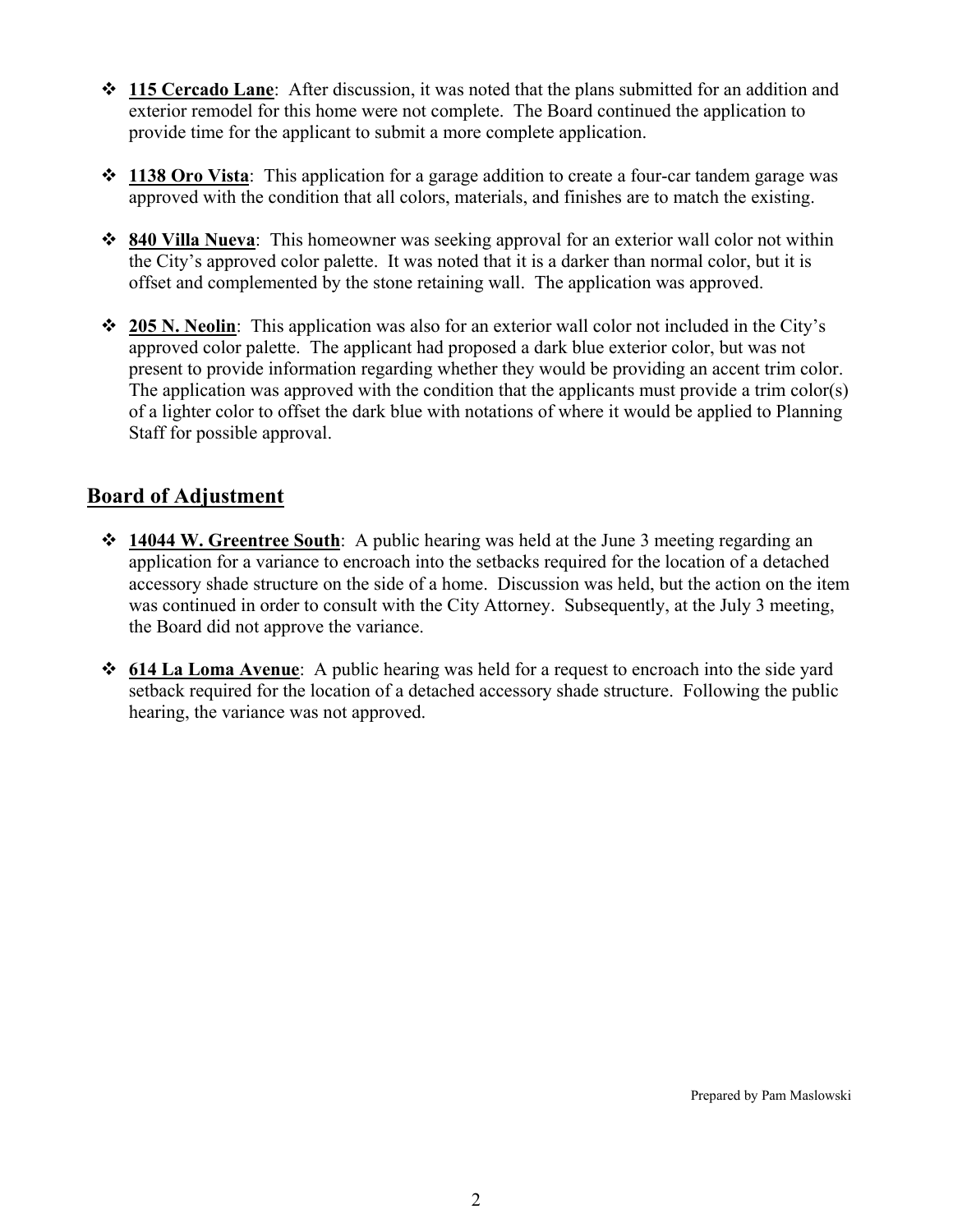#### **MINUTES OF THE SPECIAL MEETING OF THE LITCHFIELD PARK PLANNING AND ZONING COMMISSION May 11, 2021**

### <span id="page-4-0"></span>**I. Call to Order**

The meeting was held online via Zoom and called to order at 7:03 p.m. by Chair Ledyard.

Members Present: Vice Chair Faith, and Commissioners Alvey, Darre, Lawrence, Ledyard; and O'Connor.

Members Absent: Commissioner Fraser.

Staff Present: Jason Sanks, Planning Consultant: Pamela Maslowski, Director of Planning Services; and Dawn Morocco, IT Assistant.

#### **II. Business**

#### **A. Zoning Code Update**

Mr. Sanks stated that a great majority of the Zoning Code update involves refining, reformatting, and restructuring the existing Code; however, there are a number of items that need review and discussion. At the April meeting, the Commission discussed the possibility of revising some of the accessory structure requirements. The City established standards that limit the size of accessory structures to 500 SF (square feet) due to concerns regarding overbuilding residential lots. Since that time, the City has received requests to allow larger guest houses, shade structures and garages. This has prompted discussion regarding whether some of the requirements/restrictions should be revised. He reviewed and discussed his Staff Report that was included in the agenda packet.

 The definition of an accessory structure includes any detached structure whether it is built within the building footprint our outside of it. Staff's proposal, based on the Commission's discussion and on discussions with the sub-committee that has been meeting with Staff, is to change the definition of an accessory structure to:

*A subordinate structure located on the same lot as the principal building, located either partially or entirely outside of the required main building setbacks. Structures located within the main building setbacks shall not be considered accessory structures, shall be considered part of the primary structure whether attached or detached, and are subject to the development standards of the zoning district for which it is located. In all cases, building code requirements remain applicable to all structures.* 

He noted the language regarding the building code might seem redundant. However, while it might be fine to locate an accessory structure closer to an existing home from a design perspective, there could be restrictions under the building codes. This puts the applicants on notice that, in addition to the Zoning Code regulations, there might be specific building codes that require larger setbacks. He would like the Commission to consider this change.

- Mr. Sanks had technology difficulties and left the meeting for a short time. In response to questions, Ms. Maslowski supplied the requirements for accessory structures on lots bordering golf courses.
- Mr. Sanks returned to the meeting, and stated that Staff would like to know if the Commission had any concerns or direction regarding RV garages. RV garages have been a concern because of their size and the difficulty in architecturally integrating them with the home so they do not look like large storage boxes. The preference has been that RV garages be located within the main building envelope rather than as an accessory structure that would be allowed to be built closer to the property line. Mr. Sanks referred to the RV garage illustration in his Staff Report, noting that it gives an idea of the scale and height for an RV garage, although some RVs would require an even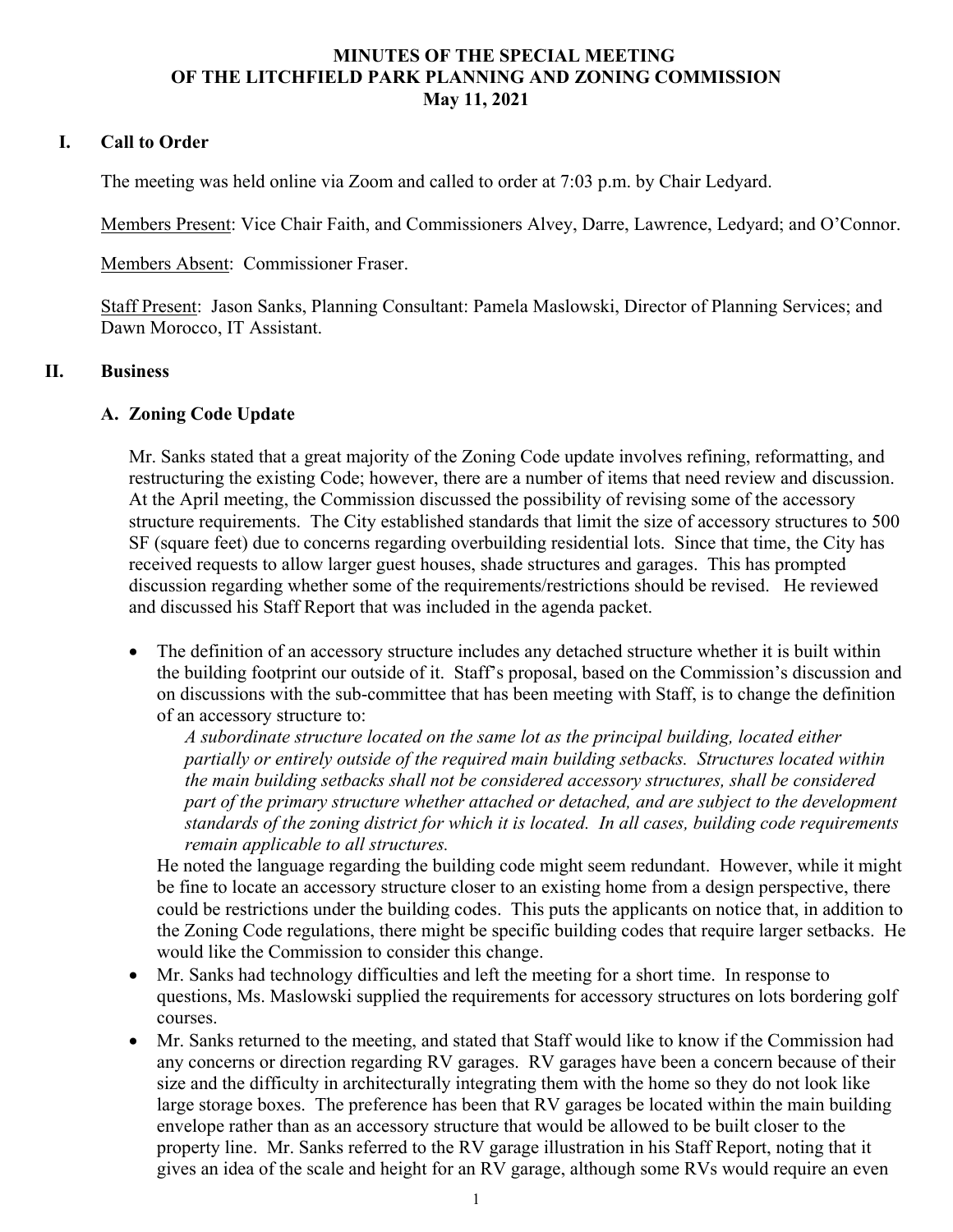larger sized structure. He did check other cities' requirements for accessory structures. The Town of Gilbert allows a 20' height, whereas Litchfield Park caps the height at 15'. An RV garage usually requires a height of at least 20'.

- Staff is also proposing changing one of the requirements regarding lot coverage and size. The Code requires that no accessory structure or combination of structures shall occupy more than 25% of the area lying between the rear property line and the rear of the home. This metric is difficult to calculate due to the different types of properties in the City, and the calculations are rarely provided by the applicants. Staff would like to propose that this requirement be removed.
- The maximum size allowed for all accessory structures or combination of structures is 500 SF. This includes any attached shade structures. When lot coverage is calculated, it includes everything under roof and that is also used to determine the square footage of accessory structures. Staff is proposing that language be added clarifying that any attached shade structure is to be considered in calculating the total square footage.
- Based on recent discussions with the sub-committee and the Commission last month, Staff would like some direct input on increasing the maximum size (500 SF) allowed for accessory structures on larger lots within the City. He has proposed keeping the 500 SF maximum, except for lots within Residential Estate (RE) districts, where the maximum allowed would be 1,000 SF. It was first thought that the R-1 District lots should be included; however, upon further review, Staff found that many of these lots are already fairly densely packed. Staff feels that including only the RE Districts in the allowance for larger structures remains consistent with the City's goal to not over develop residential lots. Commissioner O'Connor noted that the sub-committee discussed increasing the allowable maximum size for the R-1 districts to 700 SF. Mr. Sanks responded that there was discussion regarding tiering the allowable height; however, he was not entirely clear after the if that was the case. He explained his reasoning for limiting the additional height to the RE districts and noted that, if the Commission wants to tier the allowable height, the requirement can be revised.

Commission discussion and comments included:

- A very large RV garage could be built as long as it is attached to the house; is within the required building footprint of the main house; does not cause the property to exceed the maximum lot coverage allowed; and the colors, materials, and finishes match the existing home. Also, the Design Review Board has a general policy that the ridge height of the RV garage may not exceed the ridge height of the existing home.
- There are about 24 lots with RE zoning, and there are very large lots of an acre or more that are not within an RE District. Mr. Sanks noted that a minimum lot size could be used as the threshold rather than the zoning district.
- A question was raised regarding a large house on Old Litchfield Road with a large RV garage and other structures. Mr. Sanks explained the history of the property and noted that the house is located on a very large lot with additional structures connected via trellises, making them a part of the home. The house, including the attached structures, are all located within the buildable area of the lot. The height is within what is allowed.
- It was suggested that the Commission could move forward with those changes the Commission agrees with at this point for the Code update. Additional changes to this section could be reviewed and discussed at a later date as a separate text amendment when there might be more public involvement.
- Mr. Sanks noted that Staff is bringing items to the Commission that have been brought to Staff's attention. The Commission could consider only the suggested changes to the definition at this time. That would probably take care of many issues where garages are being added within the building envelope and then being required to be attached to house with trellises and such. If the main building setbacks are met, whether the proposed addition is attached or detached, the size should not be restricted as long as it is approved by the Design Review Board. Allowing larger structures on larger lots could be a discussion for a future text amendment.